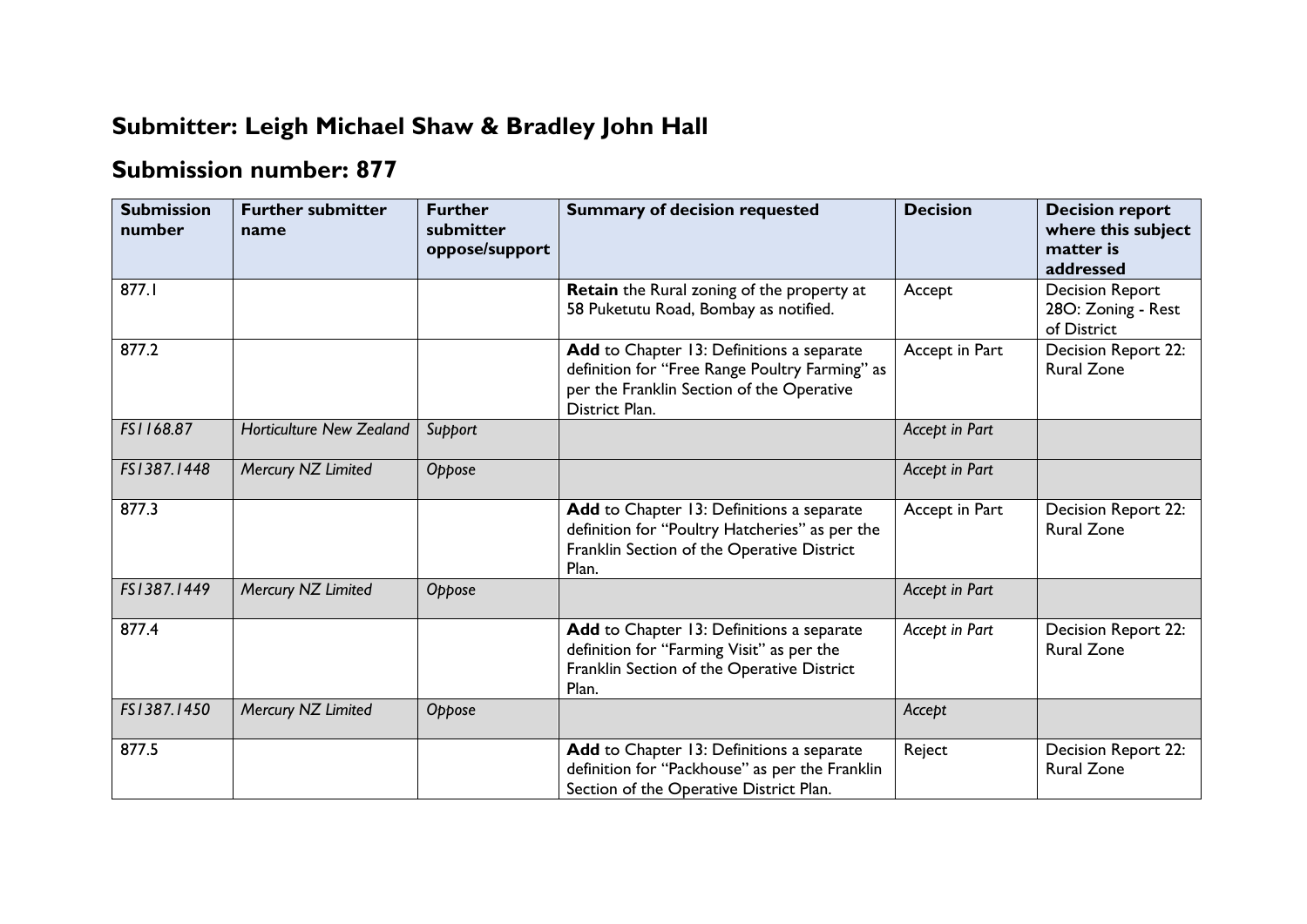| <b>Submission</b><br>number | <b>Further submitter</b><br>name | <b>Further</b><br>submitter<br>oppose/support | <b>Summary of decision requested</b>                                                                                                                                  | <b>Decision</b> | <b>Decision report</b><br>where this subject<br>matter is<br>addressed |
|-----------------------------|----------------------------------|-----------------------------------------------|-----------------------------------------------------------------------------------------------------------------------------------------------------------------------|-----------------|------------------------------------------------------------------------|
| FS1387.1451                 | Mercury NZ Limited               | Oppose                                        |                                                                                                                                                                       | Accept          |                                                                        |
| 877.6                       |                                  |                                               | Add to Chapter 13: Definitions a separate<br>definition for "Sleepout" as per the Franklin<br>Section of the Operative District Plan.                                 | Reject          | Decision Report 30:<br><b>Definitions</b>                              |
| FS1387.1452                 | Mercury NZ Limited               | Oppose                                        |                                                                                                                                                                       | Accept          |                                                                        |
| 877.7                       |                                  |                                               | Add to Chapter 13: Definitions a separate<br>definition for "On Site Primary Produce<br>Manufacturing" as per the Franklin Section of<br>the Operative District Plan. | Accept in Part  | Decision Report 22:<br><b>Rural Zone</b>                               |
| FS1168.88                   | <b>Horticulture New Zealand</b>  | Support                                       |                                                                                                                                                                       | Accept in Part  |                                                                        |
| FS1387.1453                 | Mercury NZ Limited               | Oppose                                        |                                                                                                                                                                       | Accept in Part  |                                                                        |
| 877.8                       |                                  |                                               | Amend the definition for "Farming" in<br>Chapter 13: Definitions to include free-range<br>poultry farming.                                                            | Accept in Part  | Decision Report 22:<br><b>Rural Zone</b>                               |
| FS1265.29                   | <b>Mainland Poultry Limited</b>  | Support                                       |                                                                                                                                                                       | Accept in Part  |                                                                        |
| FS1387.1454                 | Mercury NZ Limited               | Oppose                                        |                                                                                                                                                                       | Accept in Part  |                                                                        |
| 877.9                       |                                  |                                               | Add to Chapter 13: Definitions a definition<br>for "horticultural activities" that includes<br>glasshouses/greenhouses and plant nurseries<br>and orchards.           | Accept in Part  | <b>Decision Report 22:</b><br><b>Rural Zone</b>                        |
| FS1168.89                   | <b>Horticulture New Zealand</b>  | Support                                       |                                                                                                                                                                       | Accept in Part  |                                                                        |
| FS1387.1455                 | Mercury NZ Limited               | Oppose                                        |                                                                                                                                                                       | Accept in Part  |                                                                        |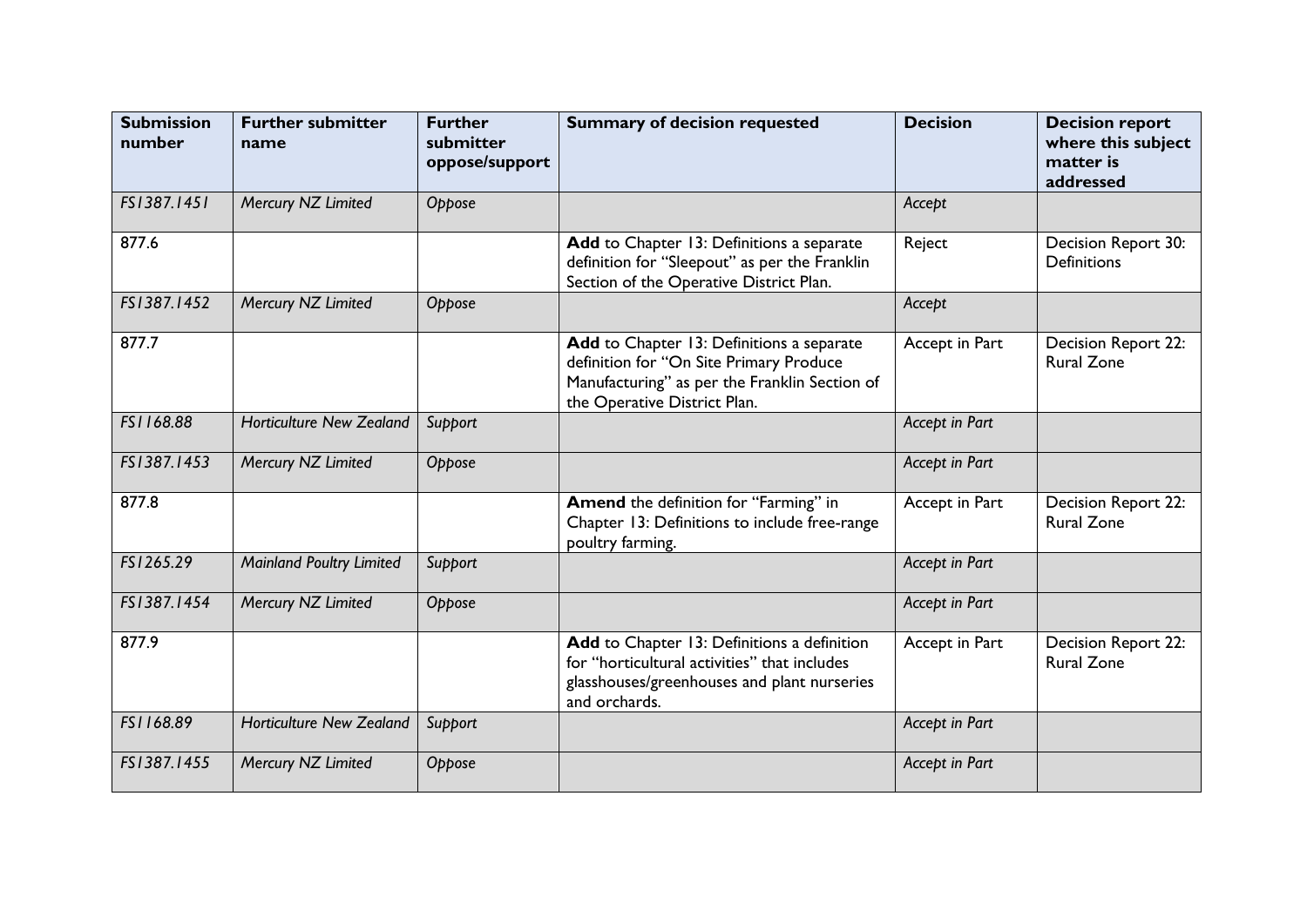| <b>Submission</b><br>number | <b>Further submitter</b><br>name                 | <b>Further</b><br>submitter<br>oppose/support | <b>Summary of decision requested</b>                                                                                                                                                                                                                                                                                                                                                                                                                                                                                                                                                                                                                                                                                                                                                                                                                                                                                                                                                                                                                                                                                                                      | <b>Decision</b> | <b>Decision report</b><br>where this subject<br>matter is<br>addressed |
|-----------------------------|--------------------------------------------------|-----------------------------------------------|-----------------------------------------------------------------------------------------------------------------------------------------------------------------------------------------------------------------------------------------------------------------------------------------------------------------------------------------------------------------------------------------------------------------------------------------------------------------------------------------------------------------------------------------------------------------------------------------------------------------------------------------------------------------------------------------------------------------------------------------------------------------------------------------------------------------------------------------------------------------------------------------------------------------------------------------------------------------------------------------------------------------------------------------------------------------------------------------------------------------------------------------------------------|-----------------|------------------------------------------------------------------------|
| 877.10                      |                                                  |                                               | Amend the definition for "Intensive farming"<br>in Chapter 13 Definitions as follows:<br>(a) intensive pig farming undertaken wholly or<br>principally in sheds or other shelters or buildings;<br>(b) free-range pig farming;<br>(c) poultry or game bird farming undertaken<br>wholly or principally within sheds or other shelters<br>or buildings;<br>(d) free range poultry or game bird farming<br>(e) mushroom farming; and<br>(f) intensive goal farming animal feedlots feeding<br>livestock on food other than pasture grasses.<br>It excludes the following, provided the building is<br>used for the purpose for which it was built:<br>(c) calf pens or wintering accommodation for less<br>than 30 stock (except where stock are being<br>reared for the replacement of breeding stock to<br>be used on the same property); and<br>(d) glasshouse production or nurseries.;<br>(e) free-range poultry or game bird farming:<br>(f) free-range pig farming;<br>(g) concentrated but temporary wintering of stock<br>as part of normal farming operations, such as<br>using animal feedpads and standoff pads; and<br>(h) Poultry hatcheries. | Accept in Part  | Decision Report 22:<br><b>Rural Zone</b>                               |
| FS1076.2                    | <b>New Zealand Pork</b><br><b>Industry Board</b> | Support                                       |                                                                                                                                                                                                                                                                                                                                                                                                                                                                                                                                                                                                                                                                                                                                                                                                                                                                                                                                                                                                                                                                                                                                                           | Accept in Part  |                                                                        |
| FS1076.8                    | <b>New Zealand Pork</b><br><b>Industry Board</b> | Support                                       |                                                                                                                                                                                                                                                                                                                                                                                                                                                                                                                                                                                                                                                                                                                                                                                                                                                                                                                                                                                                                                                                                                                                                           | Accept in Part  |                                                                        |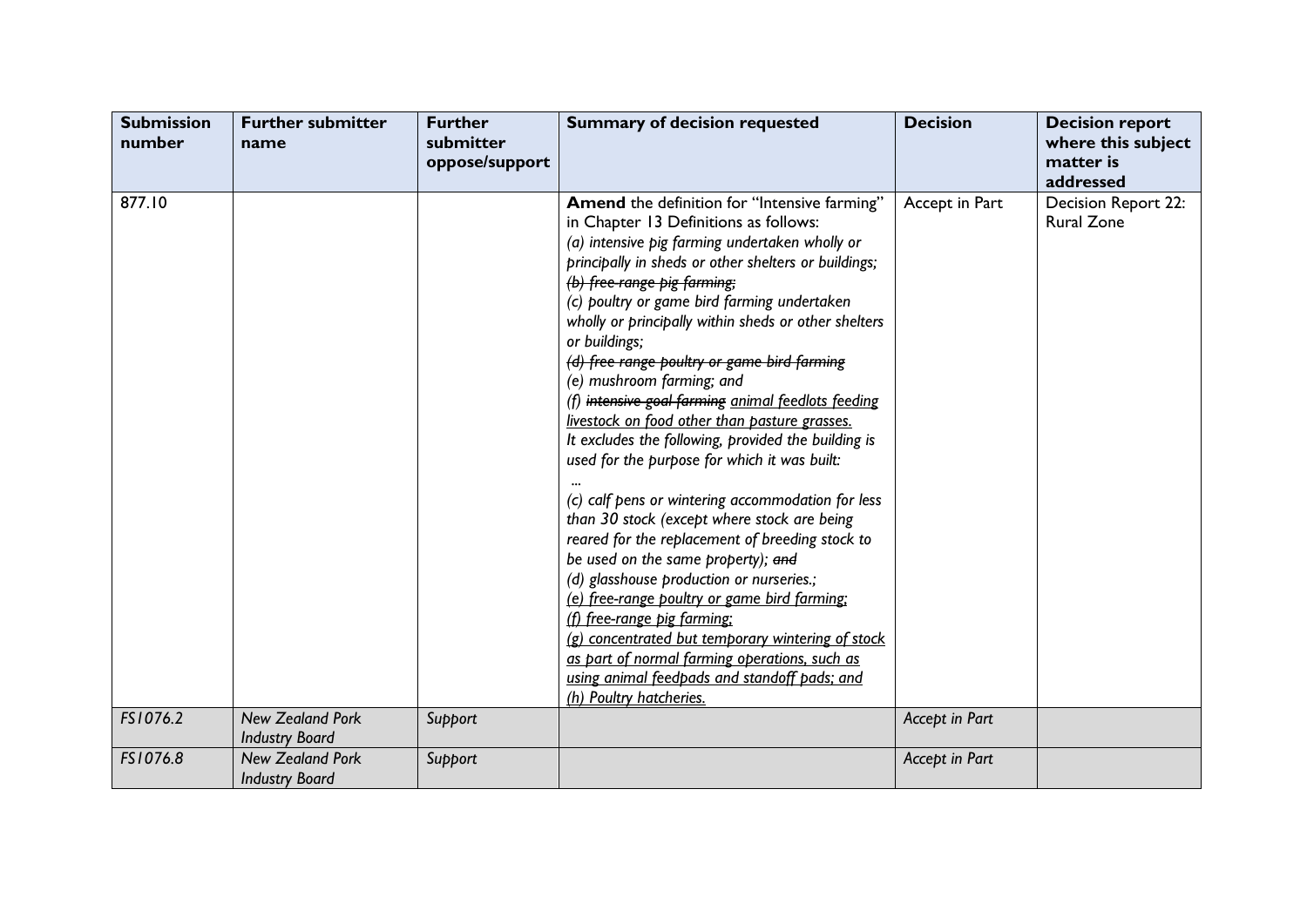| <b>Submission</b><br>number | <b>Further submitter</b><br>name | <b>Further</b><br>submitter<br>oppose/support | <b>Summary of decision requested</b>                                                                                                                                                                                          | <b>Decision</b> | <b>Decision report</b><br>where this subject<br>matter is<br>addressed |
|-----------------------------|----------------------------------|-----------------------------------------------|-------------------------------------------------------------------------------------------------------------------------------------------------------------------------------------------------------------------------------|-----------------|------------------------------------------------------------------------|
| FS1265.42                   | <b>Mainland Poultry Limited</b>  | Support                                       |                                                                                                                                                                                                                               | Accept in Part  |                                                                        |
| FS1316.39                   | Alstra (2012) Limited            | Support                                       |                                                                                                                                                                                                                               | Accept in Part  |                                                                        |
| 877.11                      |                                  |                                               | <b>Amend</b> the definition for "Produce Stall" in<br>Chapter 13: Definitions to include the sale of<br>farm and garden produce grown or produced<br>on a site owned by the same landowner.                                   | Accept          | Decision Report 22:<br><b>Rural Zone</b>                               |
| 877.12                      |                                  |                                               | Amend Rule 22.1.2 P2 (a) Permitted<br>Activities to increase temporary event<br>occurrences from three to six times per year.                                                                                                 | Accept          | Decision Report 22:<br><b>Rural Zone</b>                               |
| FS1168.67                   | <b>Horticulture New Zealand</b>  | Support                                       |                                                                                                                                                                                                                               | Accept          |                                                                        |
| FS1306.62                   | <b>Hynds Foundation</b>          | Support                                       |                                                                                                                                                                                                                               | Accept          |                                                                        |
| FS1308.158                  | The Surveying Company            | Support                                       |                                                                                                                                                                                                                               | Accept          |                                                                        |
| FS1387.1456                 | Mercury NZ Limited               | Oppose                                        |                                                                                                                                                                                                                               | Reject          |                                                                        |
| 877.13                      |                                  |                                               | Amend Rule 22.1.2 P4(b) Permitted<br>Activities to allow for the storage of materials<br>and machinery outside provided that they are<br>fully screened (not visible) from places off site<br>(including roads and highways). | Accept in Part  | Decision Report 22:<br><b>Rural Zone</b>                               |
| FS1306.63                   | <b>Hynds Foundation</b>          | Support                                       |                                                                                                                                                                                                                               | Accept in Part  |                                                                        |
| FS1308.159                  | The Surveying Company            | Support                                       |                                                                                                                                                                                                                               | Accept in Part  |                                                                        |
| FS1387.1457                 | Mercury NZ Limited               | Oppose                                        |                                                                                                                                                                                                                               | Accept in Part  |                                                                        |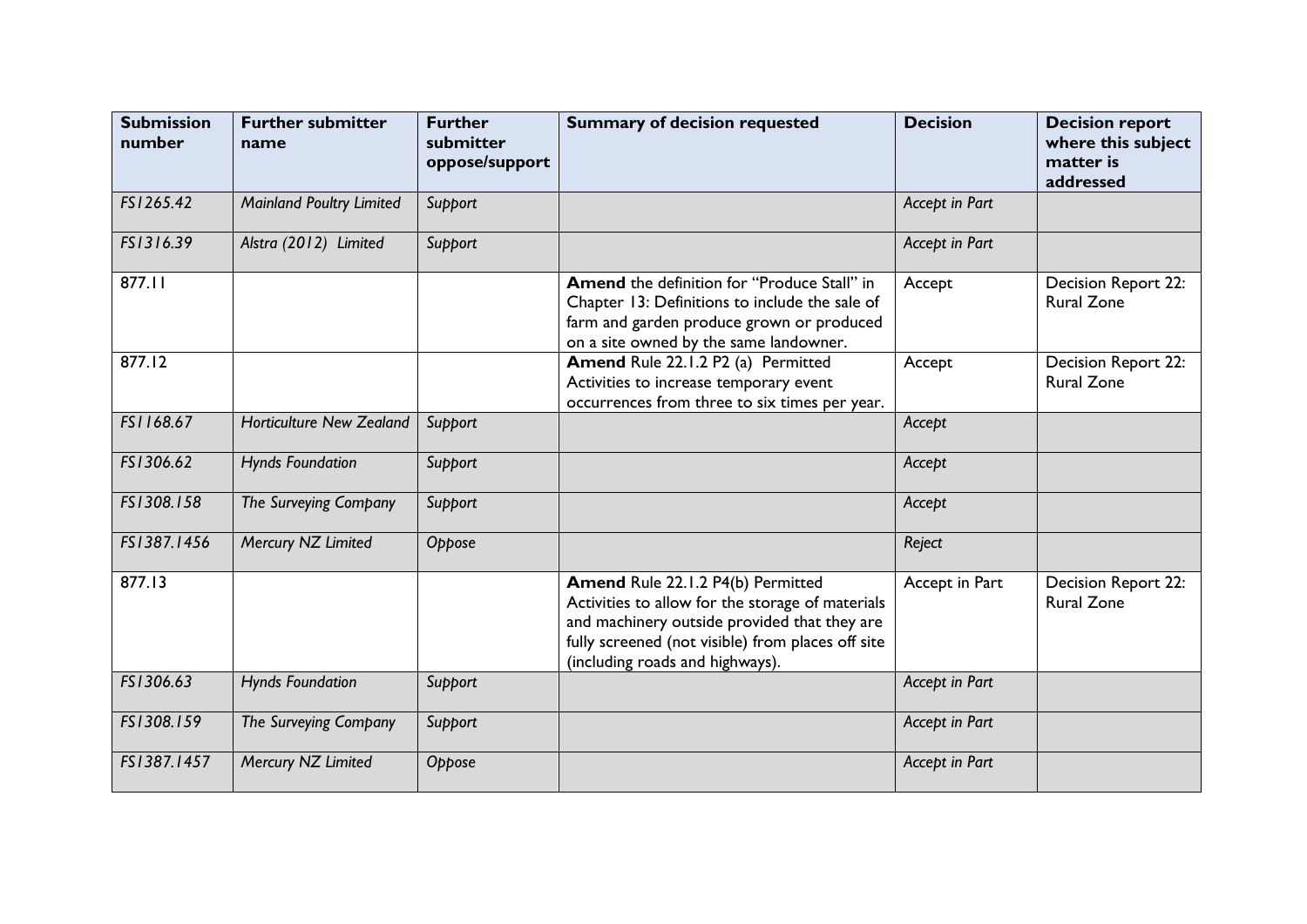| <b>Submission</b><br>number | <b>Further submitter</b><br>name                    | <b>Further</b><br>submitter<br>oppose/support | <b>Summary of decision requested</b>                                                                                                                                                                                                                                                                                                                                                                                                                                                                                                                                                                                                                                                                                                                                            | <b>Decision</b> | <b>Decision report</b><br>where this subject<br>matter is<br>addressed |
|-----------------------------|-----------------------------------------------------|-----------------------------------------------|---------------------------------------------------------------------------------------------------------------------------------------------------------------------------------------------------------------------------------------------------------------------------------------------------------------------------------------------------------------------------------------------------------------------------------------------------------------------------------------------------------------------------------------------------------------------------------------------------------------------------------------------------------------------------------------------------------------------------------------------------------------------------------|-----------------|------------------------------------------------------------------------|
| 877.14                      |                                                     |                                               | Add small scale commercial/retail activities<br>that may be ancillary to rural activities<br>occurring on the site to Rule 22.1.3<br>Restricted Discretionary Activities. The<br>submission refers to the Auckland Unitary<br>Plan which has further definition and<br>provision for similar activities. Examples<br>include the following:<br>• Rural commercial services that support<br>rural production activities;<br>• Small scale commercial activities ancillary<br>to a primary rural activity, such as cafes<br>on berry picking farms.<br>• Tourism activities and ancillary<br>commercial or food and beverage<br>activities,<br>Small wedding venues<br><b>Veterinary Clinics</b><br><b>Boarding Kennels and Catteries</b><br>Care Centres (less than ten people). | Accept in Part  | Decision Report 22:<br><b>Rural Zone</b>                               |
| FS1348.28                   | Perry International<br><b>Trading Group Limited</b> | Support                                       |                                                                                                                                                                                                                                                                                                                                                                                                                                                                                                                                                                                                                                                                                                                                                                                 | Accept in Part  |                                                                        |
| FS1308.164                  | The Surveying Company                               | Support                                       |                                                                                                                                                                                                                                                                                                                                                                                                                                                                                                                                                                                                                                                                                                                                                                                 | Accept in Part  |                                                                        |
| FS1340.190                  | TaTa Valley Limited                                 | Support                                       |                                                                                                                                                                                                                                                                                                                                                                                                                                                                                                                                                                                                                                                                                                                                                                                 | Accept in Part  |                                                                        |
| FS1379.359                  | Hamilton City Council                               | Oppose                                        |                                                                                                                                                                                                                                                                                                                                                                                                                                                                                                                                                                                                                                                                                                                                                                                 | Accept in Part  |                                                                        |
| FS1387.1458                 | Mercury NZ Limited                                  | Oppose                                        |                                                                                                                                                                                                                                                                                                                                                                                                                                                                                                                                                                                                                                                                                                                                                                                 | Accept in Part  |                                                                        |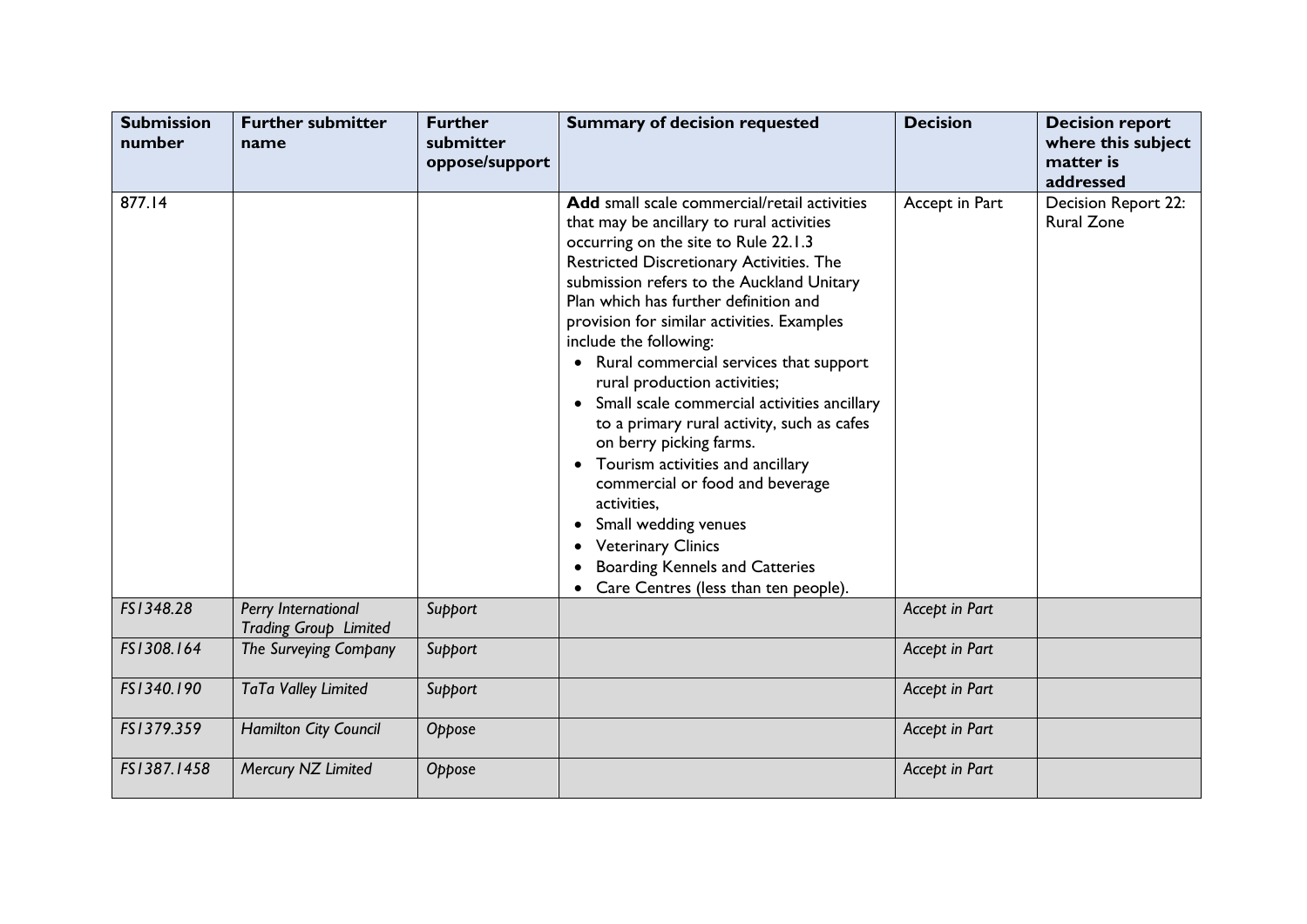| <b>Submission</b><br>number | <b>Further submitter</b><br>name | <b>Further</b><br>submitter<br>oppose/support | <b>Summary of decision requested</b>                                                                                                                                                                                                                   | <b>Decision</b> | <b>Decision report</b><br>where this subject<br>matter is<br>addressed |
|-----------------------------|----------------------------------|-----------------------------------------------|--------------------------------------------------------------------------------------------------------------------------------------------------------------------------------------------------------------------------------------------------------|-----------------|------------------------------------------------------------------------|
| 877.15                      |                                  |                                               | Retain Rule 22.2.3.1 Earthworks - General as<br>notified.                                                                                                                                                                                              | Accept in Part  | Decision Report 22:<br><b>Rural Zone</b>                               |
| FS1387.1459                 | Mercury NZ Limited               | Oppose                                        |                                                                                                                                                                                                                                                        | Accept in Part  |                                                                        |
| 877.16                      |                                  |                                               | Amend Rule 22.3 Land Use - Building to<br>provide clarification around what buildings<br>are permitted and how this relates to the<br>activities in Rule 22.1 Land Use - Activities.                                                                   | Accept in Part  | Decision Report 22:<br><b>Rural Zone</b>                               |
| FS1387.1460                 | Mercury NZ Limited               | Oppose                                        |                                                                                                                                                                                                                                                        | Reject          |                                                                        |
| 877.17                      |                                  |                                               | Amend Rule 22.3.6 PI Building coverage to<br>exclude buildings associated with permitted<br>and controlled farming activities (including<br>free range poultry farming and poultry<br>hatcheries).                                                     | Accept in Part  | Decision Report 22:<br><b>Rural Zone</b>                               |
| FS1265.66                   | <b>Mainland Poultry Limited</b>  | Support                                       |                                                                                                                                                                                                                                                        | Accept in Part  |                                                                        |
| FS1387.1461                 | Mercury NZ Limited               | Oppose                                        |                                                                                                                                                                                                                                                        | Accept in Part  |                                                                        |
| 877.18                      |                                  |                                               | <b>Amend Rule 22.3.6 PI Building coverage</b><br>after considering whether a building coverage<br>rule in the Rural Zone is necessary.<br><b>OR</b><br>Amend Rule 22.3.6 PI(a)(i) Building<br>coverage to increase the 2% site area<br>coverage limit. | Accept in Part  | <b>Decision Report 22:</b><br><b>Rural Zone</b>                        |
| FS1387.1462                 | Mercury NZ Limited               | Oppose                                        |                                                                                                                                                                                                                                                        | Reject          |                                                                        |
| 877.19                      |                                  |                                               | Amend the activity status of Rule 22.4.1.1<br>PR1, PR2, PR3 and PR4 Prohibited                                                                                                                                                                         | Accept in Part  | Decision Report 22:<br><b>Rural Zone</b>                               |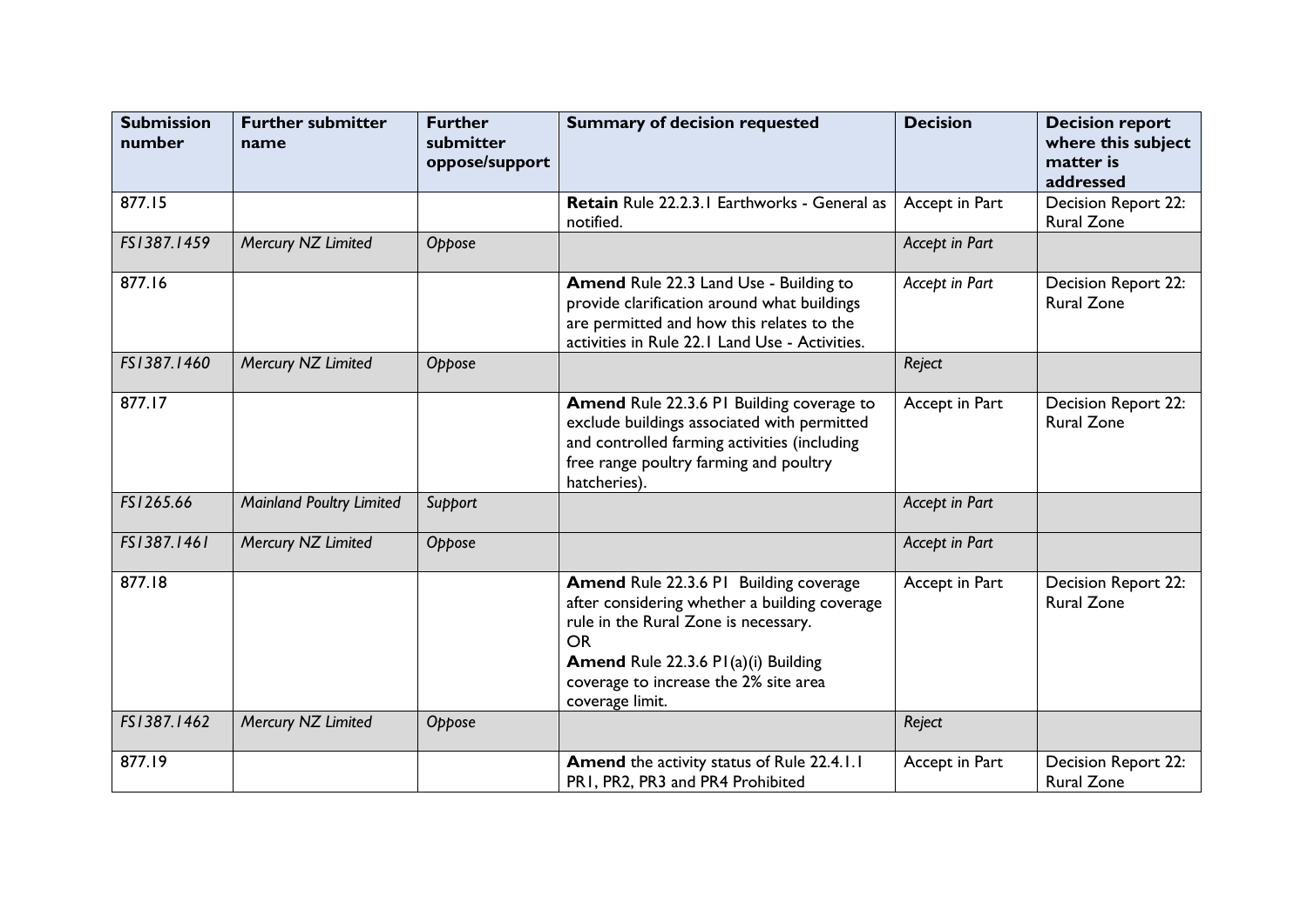| <b>Submission</b><br>number | <b>Further submitter</b><br>name | <b>Further</b><br>submitter<br>oppose/support | <b>Summary of decision requested</b>                                                                                                                                                                                                                                                                                                                                                                                                                                                                                                                                                                                                                                                                                                                                                                                                                                     | <b>Decision</b> | <b>Decision report</b><br>where this subject<br>matter is<br>addressed |
|-----------------------------|----------------------------------|-----------------------------------------------|--------------------------------------------------------------------------------------------------------------------------------------------------------------------------------------------------------------------------------------------------------------------------------------------------------------------------------------------------------------------------------------------------------------------------------------------------------------------------------------------------------------------------------------------------------------------------------------------------------------------------------------------------------------------------------------------------------------------------------------------------------------------------------------------------------------------------------------------------------------------------|-----------------|------------------------------------------------------------------------|
|                             |                                  |                                               | Subdivision, from Prohibited Activities to<br>Non-Complying.                                                                                                                                                                                                                                                                                                                                                                                                                                                                                                                                                                                                                                                                                                                                                                                                             |                 |                                                                        |
| FS1129.38                   | <b>Auckland Council</b>          | Oppose                                        |                                                                                                                                                                                                                                                                                                                                                                                                                                                                                                                                                                                                                                                                                                                                                                                                                                                                          | Accept in Part  |                                                                        |
| FS1131.44                   | The Village Church Trust         | Support                                       |                                                                                                                                                                                                                                                                                                                                                                                                                                                                                                                                                                                                                                                                                                                                                                                                                                                                          | Accept in Part  |                                                                        |
| FS1387.1463                 | Mercury NZ Limited               | Oppose                                        |                                                                                                                                                                                                                                                                                                                                                                                                                                                                                                                                                                                                                                                                                                                                                                                                                                                                          | Accept in Part  |                                                                        |
| 877.20                      |                                  |                                               | <b>Amend Rule 22.4.1.1 Prohibited subdivision</b><br>to change all of the references from "lot" to<br>"Record of Title".                                                                                                                                                                                                                                                                                                                                                                                                                                                                                                                                                                                                                                                                                                                                                 | Accept in Part  | Decision Report 22:<br><b>Rural Zone</b>                               |
| 877.21                      |                                  |                                               | Retain Rule 22.4.1.4 Boundary relocation,<br>except for the amendments sought below.<br><b>AND</b><br>Amend Rule 22.4.1.4 RD1 Boundary<br>relocation as follows:<br>22.4.1.4 Boundary relocation or Adjustment<br>(a) The boundary relocation or adjustment must:<br>(i) Relocate a common boundary or boundaries<br>between two or more existing Records of Title<br>that existed prior to 18 July 2018.<br>(ii) no additional potential for permitted activity<br>dwellings and no additional subdivision potential is<br>created beyond that which already existed prior<br>to the subdivision occurring. The Records of Title<br>must form a continuous landholding;<br>(iii) The boundary relocation or adjustment must<br>not result in the creation of additional titles. Not<br>result in any additional lot;<br>(iv) Create one lot of at least 8000m2 in area. | Accept in Part  | Decision Report 22:<br><b>Rural Zone</b>                               |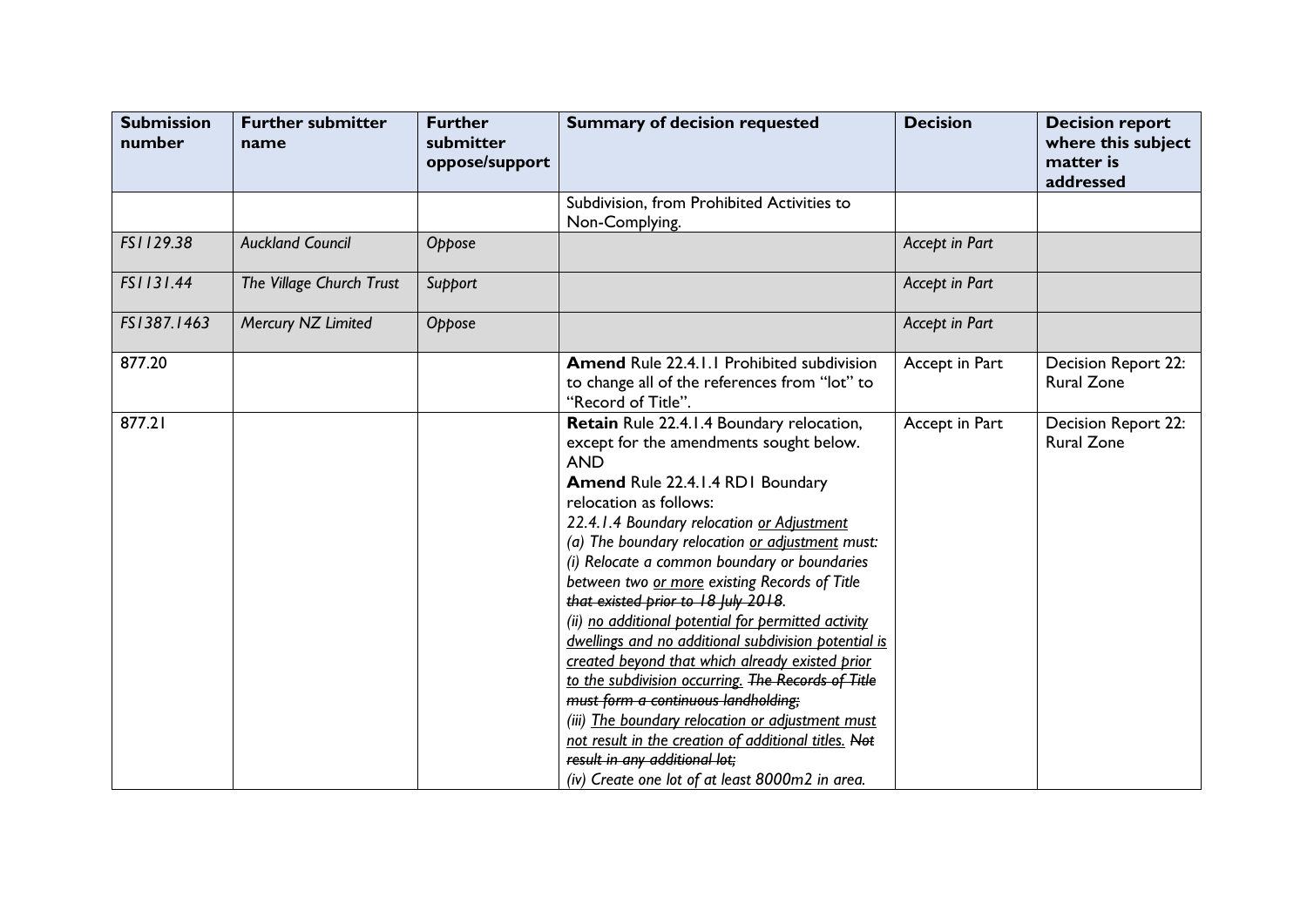| <b>Submission</b><br>number | <b>Further submitter</b><br>name | <b>Further</b><br>submitter<br>oppose/support | <b>Summary of decision requested</b>                                                                                                                                                                                                                                                                                                                                                                                                                                                                                                                                                                                                                                                                                                                                                                                                                                                                                                                                                                                                                  | <b>Decision</b> | <b>Decision report</b><br>where this subject<br>matter is<br>addressed |
|-----------------------------|----------------------------------|-----------------------------------------------|-------------------------------------------------------------------------------------------------------------------------------------------------------------------------------------------------------------------------------------------------------------------------------------------------------------------------------------------------------------------------------------------------------------------------------------------------------------------------------------------------------------------------------------------------------------------------------------------------------------------------------------------------------------------------------------------------------------------------------------------------------------------------------------------------------------------------------------------------------------------------------------------------------------------------------------------------------------------------------------------------------------------------------------------------------|-----------------|------------------------------------------------------------------------|
| FS1379.360                  | <b>Hamilton City Council</b>     | Oppose                                        |                                                                                                                                                                                                                                                                                                                                                                                                                                                                                                                                                                                                                                                                                                                                                                                                                                                                                                                                                                                                                                                       | Accept in Part  |                                                                        |
| FS1387.1464                 | Mercury NZ Limited               | Oppose                                        |                                                                                                                                                                                                                                                                                                                                                                                                                                                                                                                                                                                                                                                                                                                                                                                                                                                                                                                                                                                                                                                       | Accept in Part  |                                                                        |
| 877.22                      |                                  |                                               | <b>Retain</b> Rule 22.4.1.6 Conservation lot<br>subdivision, except for the amendments<br>sought below.<br><b>AND</b><br><b>Amend Rule 22.4.1.6 Conservation lot</b><br>subdivision as follows:<br>(a) The subdivision must comply with all of the<br>following conditions:<br>(i) The lot must contain:<br>A. a contiguous area of existing Significant<br>Natural Area either as shown on the planning<br>maps, and/or<br>B. a contiguous area, to be protected, enhanced<br>and/or restored.<br>as determined by an experienced and suitably<br>qualified ecologist in accordance with the table<br>below<br>(ii) The area of Significant Natural Area, and/or<br>grea to be enhanced and/or restored, is assessed<br>by a suitably qualified person as satisfying at least<br>one criteria in Appendix 2 (Criteria for<br>Determining Significance of indigenous<br>Biodiversity);<br>(iii) The Significant Natural Area or area to be<br>restored is not already subject to legal protection<br>a conservation covenant bursuant to the Reserves | Reject          | <b>Decision Report 22:</b><br><b>Rural Zone</b>                        |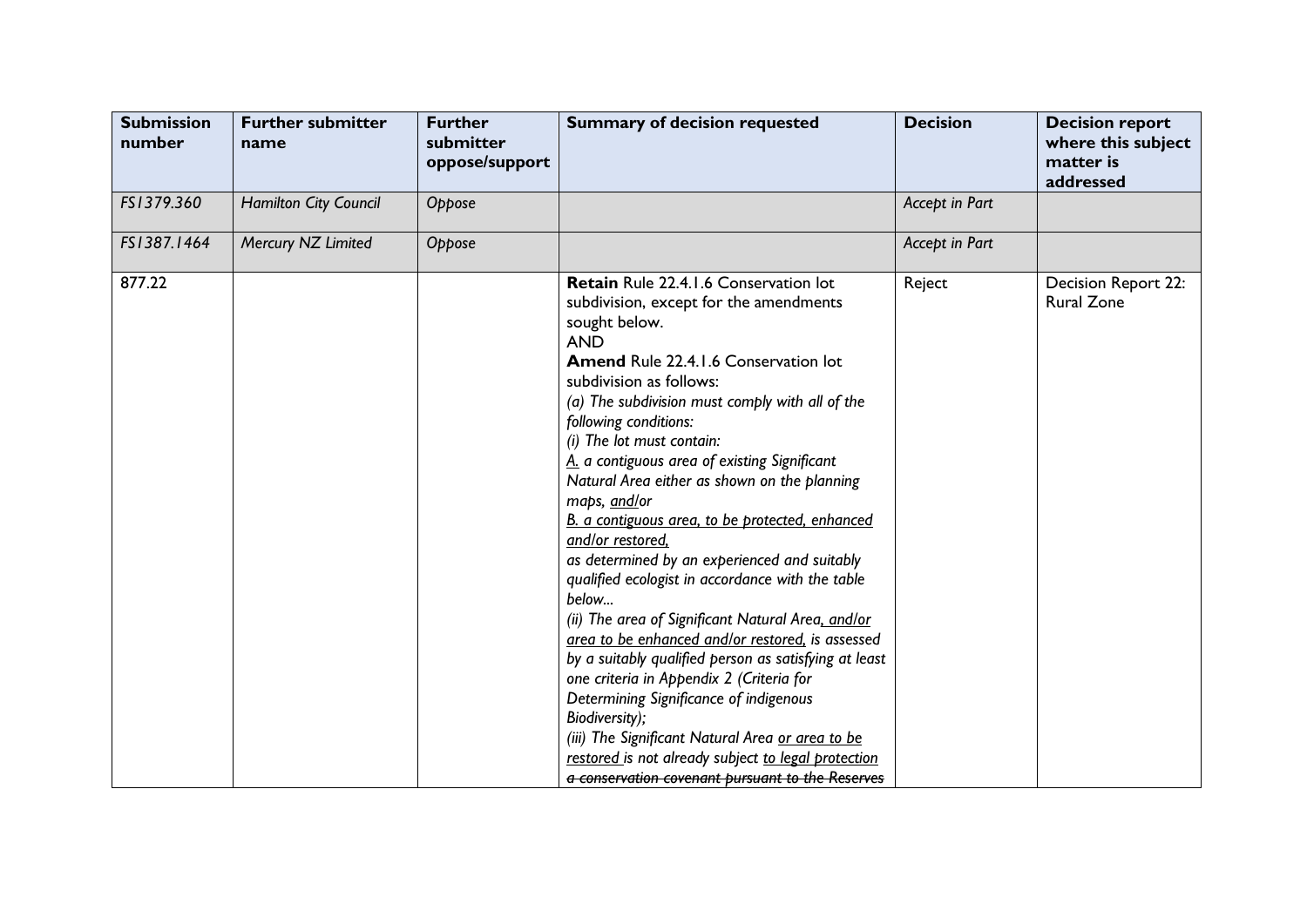| <b>Submission</b><br>number | <b>Further submitter</b><br>name | <b>Further</b><br>submitter<br>oppose/support | <b>Summary of decision requested</b>                                                                                                                                                                                                                                                                                                                                                                                                                                                                                                                                                                                                                                                                                                                                                                                                                                                                                                                                                                                                                                                                                                                                                     | <b>Decision</b> | <b>Decision report</b><br>where this subject<br>matter is<br>addressed |
|-----------------------------|----------------------------------|-----------------------------------------------|------------------------------------------------------------------------------------------------------------------------------------------------------------------------------------------------------------------------------------------------------------------------------------------------------------------------------------------------------------------------------------------------------------------------------------------------------------------------------------------------------------------------------------------------------------------------------------------------------------------------------------------------------------------------------------------------------------------------------------------------------------------------------------------------------------------------------------------------------------------------------------------------------------------------------------------------------------------------------------------------------------------------------------------------------------------------------------------------------------------------------------------------------------------------------------------|-----------------|------------------------------------------------------------------------|
|                             |                                  |                                               | Act 1977 or the Queen Elizabeth II National<br><b>Trust Act.</b><br>(iv) The subdivision proposes to legally protect all<br>areas of Significant Natural Area and/or area to<br>be restored by way of conservation covenant<br>pursuant to the Reserves Act 1977 or the Queen<br><b>Elizabeth Natural Trust Act.</b><br>(v) An ecological management plan is prepared to<br>address the ongoing management of the<br>covenant protected area to ensure that the<br>Significant Natural Area area to be protected is<br>self sustaining and that plan:<br>A. Addresses fencing requirement for the<br>covenant protected area;<br>B. Addresses ongoing pest plan and animal<br>control;<br>C. Identifies any enhancement and/or restoration<br>or edge planting required within the covenant<br>area to be protected.<br>$(vi)$<br>(b) Council's discretion is restricted to the<br>following matters:<br>(i) Subdivision layout and proximity of building<br>platforms to Significant Natural Area the area to<br>be protected;<br>(ii) Matters contained in an ecological<br>management plan for the covenant protected<br>area.<br>(iii) Effects of the subdivision on localised rural |                 |                                                                        |
|                             |                                  |                                               | character and amenity values;                                                                                                                                                                                                                                                                                                                                                                                                                                                                                                                                                                                                                                                                                                                                                                                                                                                                                                                                                                                                                                                                                                                                                            |                 |                                                                        |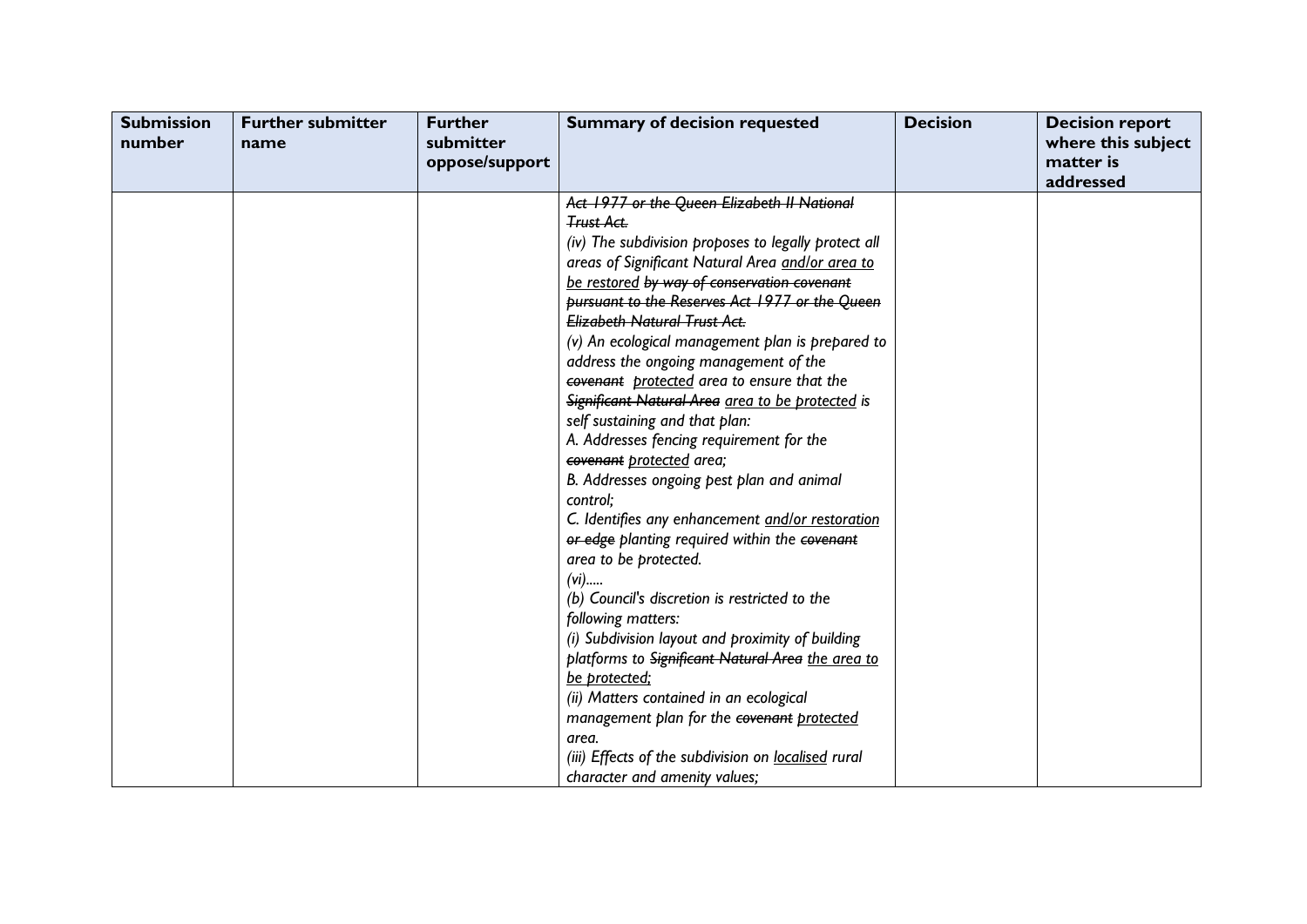| <b>Submission</b><br>number | <b>Further submitter</b><br>name | <b>Further</b><br>submitter<br>oppose/support | <b>Summary of decision requested</b>                                                                                                                                                                                                                                                                                                                                                           | <b>Decision</b> | <b>Decision report</b><br>where this subject<br>matter is<br>addressed |
|-----------------------------|----------------------------------|-----------------------------------------------|------------------------------------------------------------------------------------------------------------------------------------------------------------------------------------------------------------------------------------------------------------------------------------------------------------------------------------------------------------------------------------------------|-----------------|------------------------------------------------------------------------|
|                             |                                  |                                               | (iv) Extent of earthworks for the location of<br>building platform and accessways.<br>(v) Mechanism of legal protection for the area to<br>be protected.                                                                                                                                                                                                                                       |                 |                                                                        |
| 877.23                      |                                  |                                               | Add a discretionary rule to Rule 22.4.1.6<br>Conservation lot subdivision as follows:<br>D <sub>I</sub><br>(a) Conservation lot subdivision around an<br>existing dwelling and associated curtilage that<br>does not comply with Rule 22.4.1.6 RD1(vi-vii)<br>(b) Conservation lot subdivision around<br>established rural activities that does not comply<br>with Rule 22.4.1.6 RD1 (vi-vii). | Reject          | Decision Report 22:<br><b>Rural Zone</b>                               |
| 877.24                      |                                  |                                               | Retain Rule 22.4.1.6(a)(vi) and (vii)<br>Conservation lot subdivision which enables<br>the creation of a vacant lot between 8000m2<br>and 1.6ha as a Restricted Discretionary<br>Activity.                                                                                                                                                                                                     | Reject          | Decision Report 22:<br><b>Rural Zone</b>                               |
| 877.25                      |                                  |                                               | Retain Farming as a permitted activity in<br>Rule 22.1.2 P7 Permitted Activities.                                                                                                                                                                                                                                                                                                              | Accept in Part  | Decision Report 22:<br><b>Rural Zone</b>                               |
| FS1306.64                   | <b>Hynds Foundation</b>          | Support                                       |                                                                                                                                                                                                                                                                                                                                                                                                | Accept in Part  |                                                                        |
| FS1308.160                  | The Surveying Company            | Support                                       |                                                                                                                                                                                                                                                                                                                                                                                                | Accept in Part  |                                                                        |
| FS1387.1465                 | Mercury NZ Limited               | Oppose                                        |                                                                                                                                                                                                                                                                                                                                                                                                | Accept in Part  |                                                                        |
| 877.26                      |                                  |                                               | Add a new permitted activity to Rule 22.1.2<br><b>Permitted Activities as follows:</b><br>Activity:<br><b>Free-Range Poultry Farming</b><br>Activity specific conditions:                                                                                                                                                                                                                      | Accept in Part  | Decision Report 22:<br><b>Rural Zone</b>                               |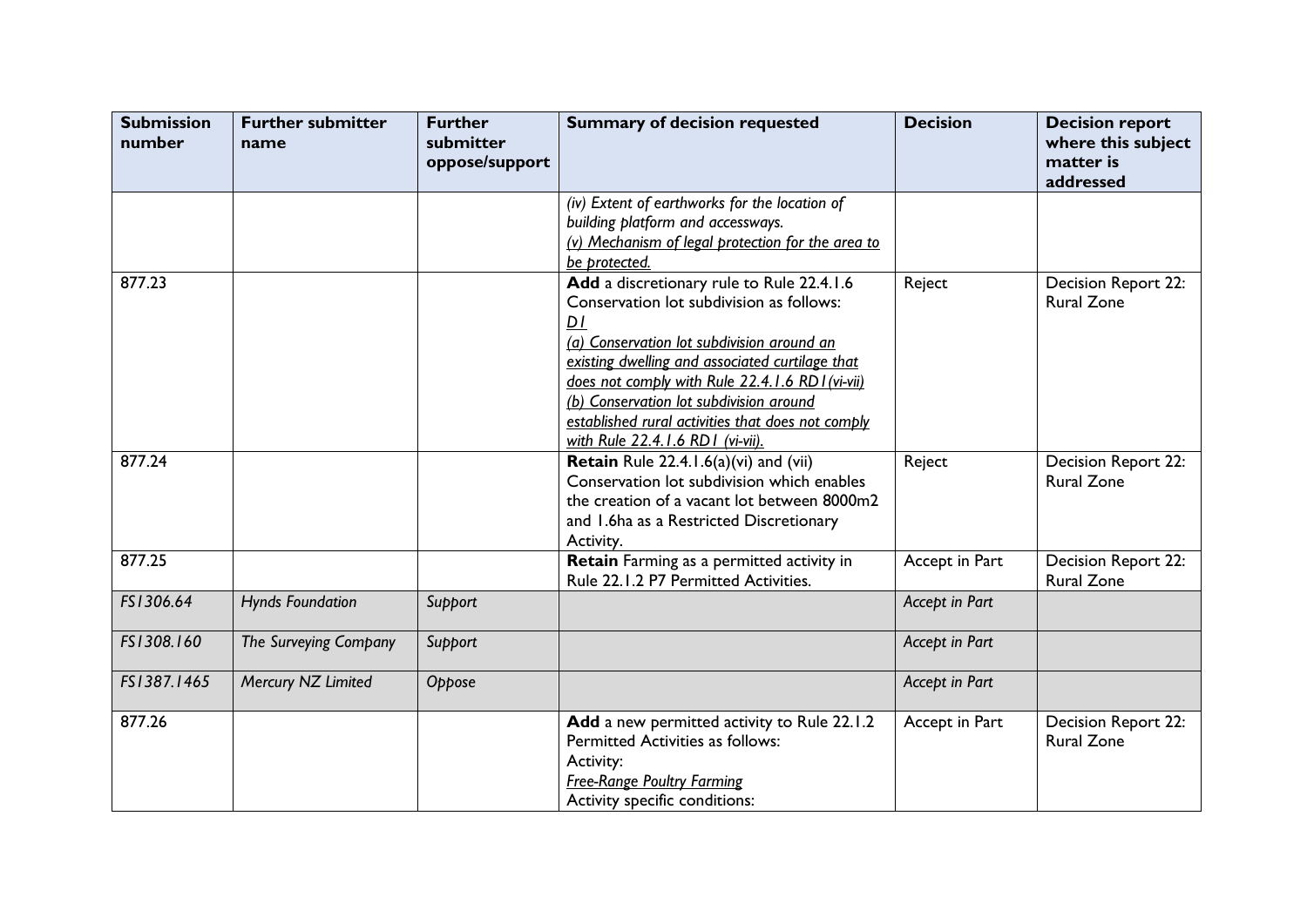| <b>Submission</b><br>number | <b>Further submitter</b><br>name | <b>Further</b><br>submitter<br>oppose/support | <b>Summary of decision requested</b>                                                                                                                                                                                                          | <b>Decision</b> | <b>Decision report</b><br>where this subject<br>matter is<br>addressed |
|-----------------------------|----------------------------------|-----------------------------------------------|-----------------------------------------------------------------------------------------------------------------------------------------------------------------------------------------------------------------------------------------------|-----------------|------------------------------------------------------------------------|
|                             |                                  |                                               | (a) Coops and associated areas for the treatment                                                                                                                                                                                              |                 |                                                                        |
|                             |                                  |                                               | and/or disposal of wastes and composting must                                                                                                                                                                                                 |                 |                                                                        |
|                             |                                  |                                               | be setback at least 20m from the nearest site                                                                                                                                                                                                 |                 |                                                                        |
|                             |                                  |                                               | boundary.                                                                                                                                                                                                                                     |                 |                                                                        |
| FS1265.49                   | <b>Mainland Poultry Limited</b>  | Support                                       |                                                                                                                                                                                                                                               | Accept in Part  |                                                                        |
| FS1306.65                   | <b>Hynds Foundation</b>          | Support                                       |                                                                                                                                                                                                                                               | Accept in Part  |                                                                        |
| FS1308.161                  | The Surveying Company            | Support                                       |                                                                                                                                                                                                                                               | Accept in Part  |                                                                        |
| FS1387.1466                 | Mercury NZ Limited               | Oppose                                        |                                                                                                                                                                                                                                               | Accept in Part  |                                                                        |
| 877.27                      |                                  |                                               | Add the following activities to Rule 22.1.2<br><b>Permitted Activities:</b><br>On Site Primary Produce Manufacturing<br>Farming Visit, Public Garden<br>Packhouse and coolstore<br>Farmers' market (meeting certain performance<br>standards) | Reject          | Decision Report 22:<br><b>Rural Zone</b>                               |
| FS1306.66                   | <b>Hynds Foundation</b>          | Support                                       |                                                                                                                                                                                                                                               | Reject          |                                                                        |
| FS1308.162                  | The Surveying Company            | Support                                       |                                                                                                                                                                                                                                               | Reject          |                                                                        |
| FS1387.1467                 | Mercury NZ Limited               | Oppose                                        |                                                                                                                                                                                                                                               | Accept          |                                                                        |
| 877.28                      |                                  |                                               | Retain Rule 22.1.2 P9 Permitted Activities to<br>enable Produce Stalls as a Permitted Activity.                                                                                                                                               | Accept          | Decision Report 22:<br><b>Rural Zone</b>                               |
| FS1306.67                   | <b>Hynds Foundation</b>          | Support                                       |                                                                                                                                                                                                                                               | Accept          |                                                                        |
| FS1308.163                  | The Surveying Company            | Support                                       |                                                                                                                                                                                                                                               | Accept          |                                                                        |